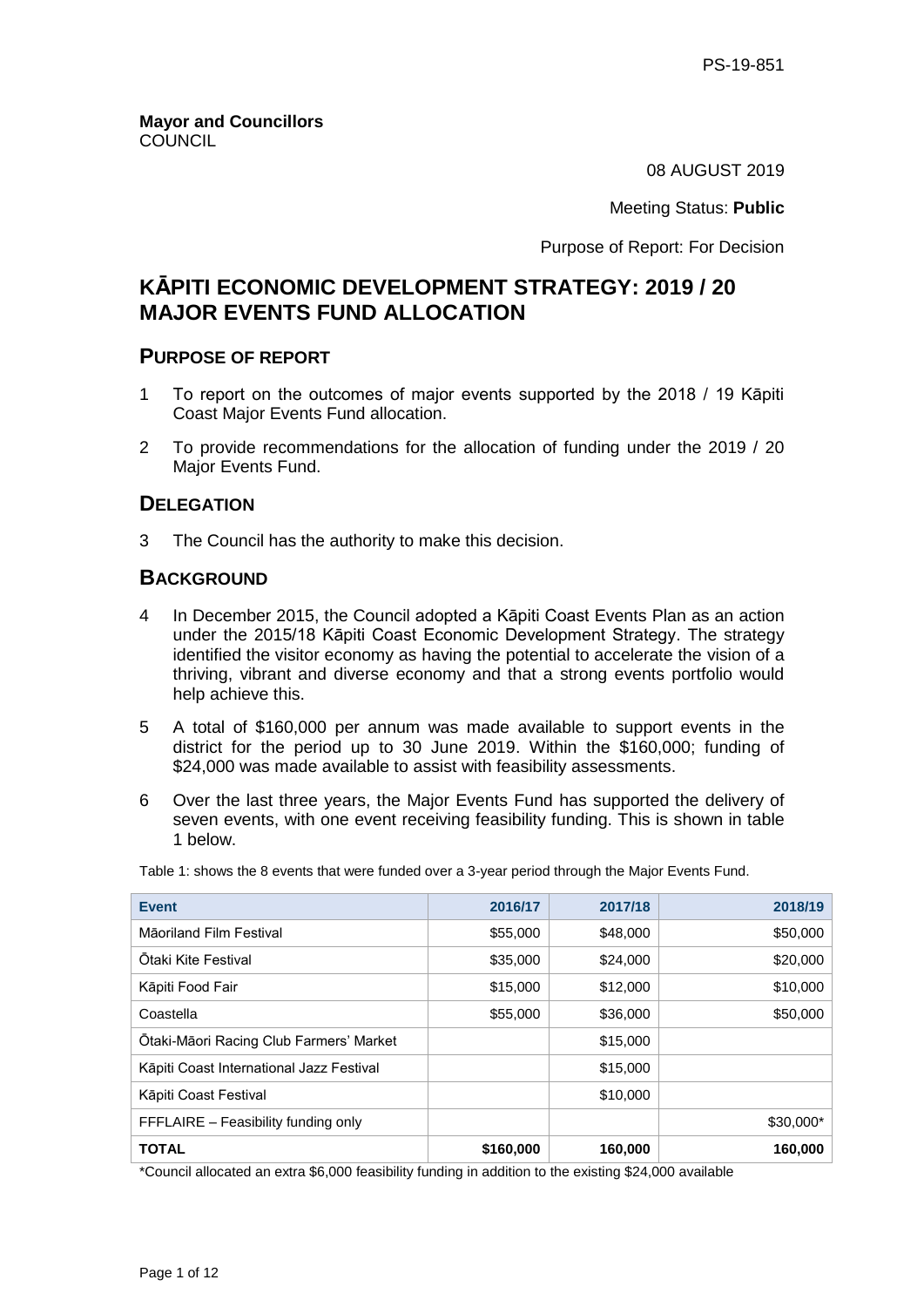#### Funding amount

- 7 On 27 June 2019, the Council approved the Kāpiti Coast Major Events Policy for the period 1 July 2019 to 30 June 2022. There was also approval to increase the amount of the fund to \$200,000 per annum. Of this \$200,00, \$25,000 per annum was made available for feasibility funding. A copy of the policy is attached to this report, Appendix A.
- 8 Feasibility funding will be available to assist with economic impact studies, business case development and feasibility testing of potential events.
- 9 Event funding will be available to fund the following activities:
	- direct event costs including venue, stage, lighting and performance costs;
	- health and safety costs;
	- waste minimisation and management costs;
	- event management and personnel costs to secure additional sponsorship;
	- event signage, advertising and promotional costs.
- 10 Should the fund amount not be fully allocated in the initial funding round, the Council at its sole discretion may choose to hold a separate funding round for any residual funds. Unallocated funding for feasibility assessments may be allocated at any time throughout the year at the sole discretion of the Council.
- 11 For level 2, major events, a cap has been placed on the amount of funding available to a maximum of \$50,000 per event per annum, with no less than four major events funded each year.
- 12 For level 1, signature events, the amount of funding available can be higher than \$50,000. A maximum of two signature events can be funded in any one year.

## Multi-year funding

- 13 Under the policy, applicants have the opportunity to apply for multi-year funding for up to three years. Those events that receive multi-year funding will be required to provide annual event reports to Council and confirm delivery of preagreed event outcomes.
- 14 The failure of an event to deliver the pre-agreed outcomes in any one year, may mean that any future funding allocation would need to be reviewed. This will be at the discretion of the Council, who would have the ability to either reduce or withdraw any future funding to the applicant for the event.
- 15 Funding of multi-year commitments may not be at the same levels each year, future funding levels may be at either a higher or lower level. Successful multiyear applicants that have received event funding at lower levels than requested in subsequent years could request additional funding in the applicable year. However, this would be subject to review along with other events applications in that year. A separate application would need to be made for additional funding.
- 16 Ideally we will be able to stagger multi-year funding arrangements going forward, which would avoid a situation where there are no arrangements in place with any events in future years. This would also help provide capacity to enable multi-year arrangements to be established with new or growing events as they are developed.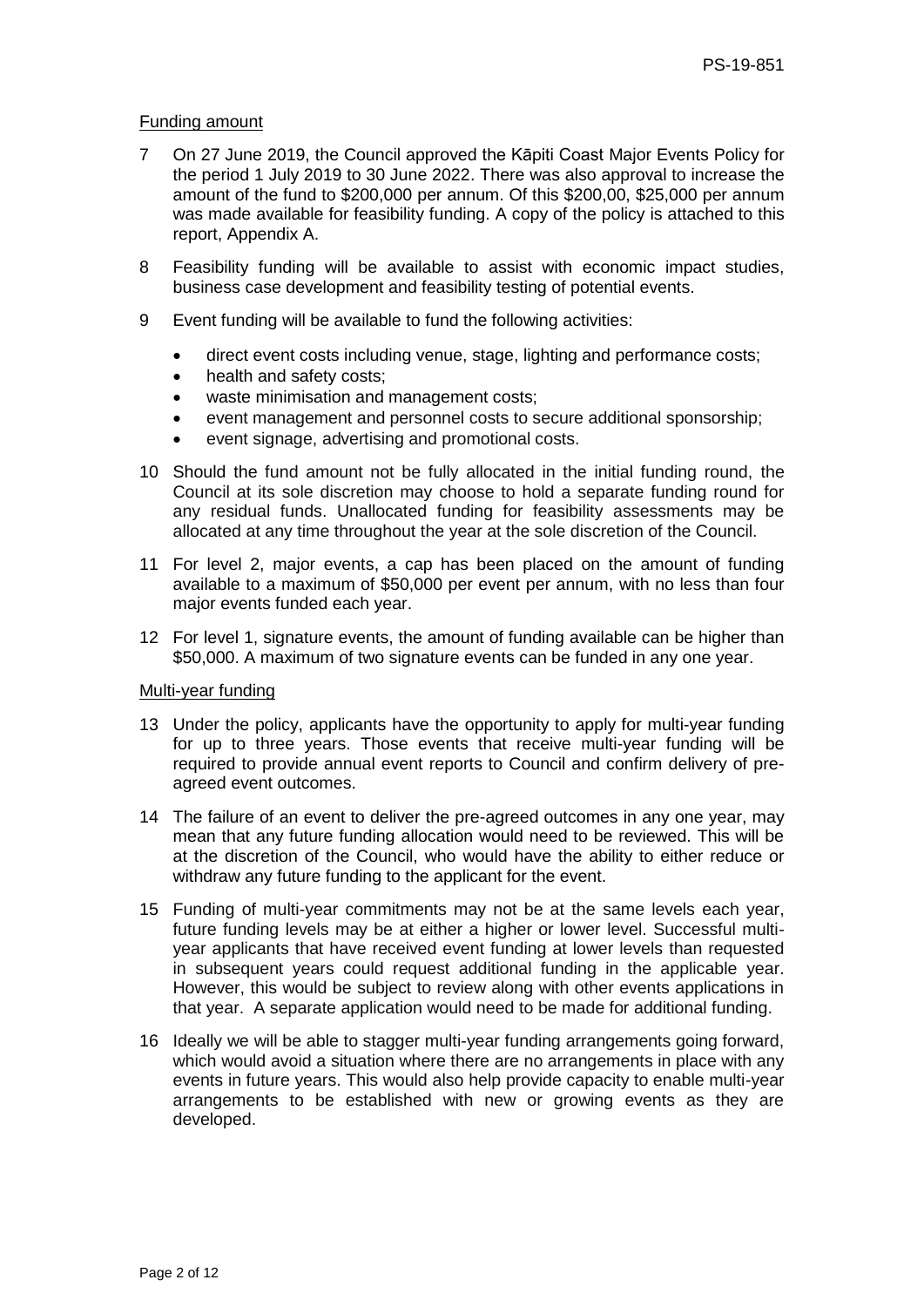# 2018 / 19 Major Events Fund Results

- 17 In October 2018, the Council approved the allocation of funding to a total of five events, which included preapproved multi-year funding for three events. Funding allocation shown in table 1.
- 18 All recipients of the event funding are required to submit an annual event report to confirm economic impacts, with an economic impact report created for each event.
- 19 The economic impact report is generated through a data analysis tool which is provided by Infometrics Limited. The report determines the return on investment and economic impact based on data received by the event organisers.
- 20 2018/19 fund allocation economic impact assessments were conducted for the following four events: Māoriland Film Festival, Ōtaki Kite Festival, Kāpiti Food Fair and Coastella Music Festival. The results are shown in table 2 below.

|                                          | <b>Council</b> | <b>Attendee</b><br>numbers     | <b>Visitor attendance</b> |                            | <b>Return on investment (ROI)</b> |            |
|------------------------------------------|----------------|--------------------------------|---------------------------|----------------------------|-----------------------------------|------------|
| <b>Event</b>                             | funding        | $(A = Actual)$<br>E=Estimated) | <b>Kapiti</b>             | <b>Outside</b><br>district | <b>Visitor value</b><br>added     | <b>ROI</b> |
| Kapiti Food Fair                         | \$10,000       | 20,379 (A)                     | 64%                       | 36%                        | \$160,448                         | 16:1       |
| <b>Mäoriland Film</b><br><b>Festival</b> | \$50,000       | $12,683$ (E)                   | 58%                       | 42%                        | \$393,321                         | 8:1        |
| <b>Otaki Kite Festival</b>               | \$20,000       | $22,000$ (E)                   | 44%                       | 56%                        | \$431,098                         | 22:1       |
| Coastella                                | \$50,000       | 3,091(A)                       | 51%                       | 49%                        | \$142,938                         | 3:1        |

Table 2, Shows the estimated Economic Impact and ROI Results from 2018-19 Fund allocation

- 21 All of the events except for Coastella exceeded the Council's 5:1 return on investment (ROI) threshold. The organisers of Coastella, which is in its fourth year, have advised that there were a number of contributing factors to this result:
	- the weather during the week of the event was stormy and was predicted to continue all weekend, deterring people from coming to the event.
	- there were two crashes on SH1 on the day of the event, which caused significant delays and resulting in attendees turning around and returning home, and
	- the Major Event Fund allocation occurred late in the year. This had an effect on ticket sales, which were due to commence in October 2018. Not knowing if funding was available meant that ticket sales were delayed as the event organisers were not able to confirm which musician's would be participating in the event.
	- increase in regional events such as Eminem, which was held in March 2019, one week after the festival.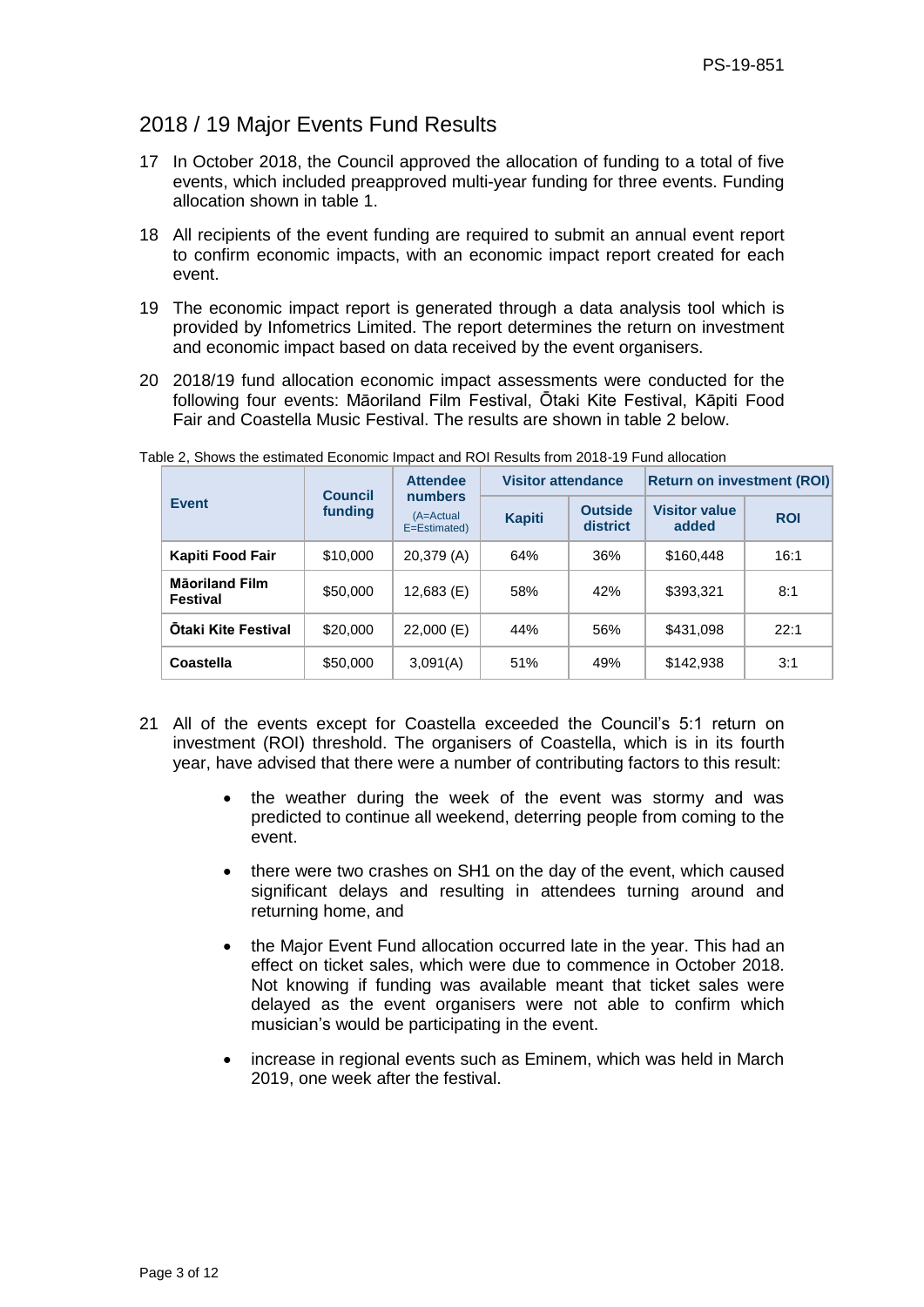- 22 Both the Kāpiti Food Fair and the Ōtaki Kite Festival showed an improvement in their ROI when compared with previous years. There was a reduction in the ROI for Māoriland Film Festival, which was primarily attributable to a reduction in the average spend by event attendees. This reduced from \$50 per attendee the previous year to \$20 per attendee. It is not clear what caused this change however there were a lower number of survey respondents and this may have meant that a number of external visitors did not have their information captured.
- 23 The highest average spend per person was Coastella (\$72.71), followed by Kāpiti Food Fair (\$59.30) and Ōtaki Kite Festival (\$45.71). The average spend per person is based on survey results from attendees at the individual events.
- 24 The results indicate that the Ōtaki Kite Festival received the highest number of visitors as well as the largest percentage of visitors from outside the district. However, it is noted that this is an estimate, not an actual number.
- 25 The overall result shows that based on the Major Event Fund allocation of \$130,000, the four events had the following impact on the district for the period of 2018 / 19:
	- an estimated 58,153 attendees, with 46% or 26,497 attendees estimated to be from outside the district.
	- the overall added value of visitors to the district \$1,127,805 and an overall ROI of 8.7:1.

Event reports are attached in Appendix B.

26 A feasibility report has been submitted by the event organisers of FFFLAIR. This report has been received and is part of the event application for the major events fund 2019/20.

# 2019/20 Major Event Fund Recommendations

- 27 The application period for the 2019/20 Kāpiti Coast Major Events Fund commenced on 28 June 2019 and was open for a four-week period, closing on the 24 July 2019. A total of five applications were received.
- 28 A summary of applications for the major events fund 2019/20 can be seen in table 3.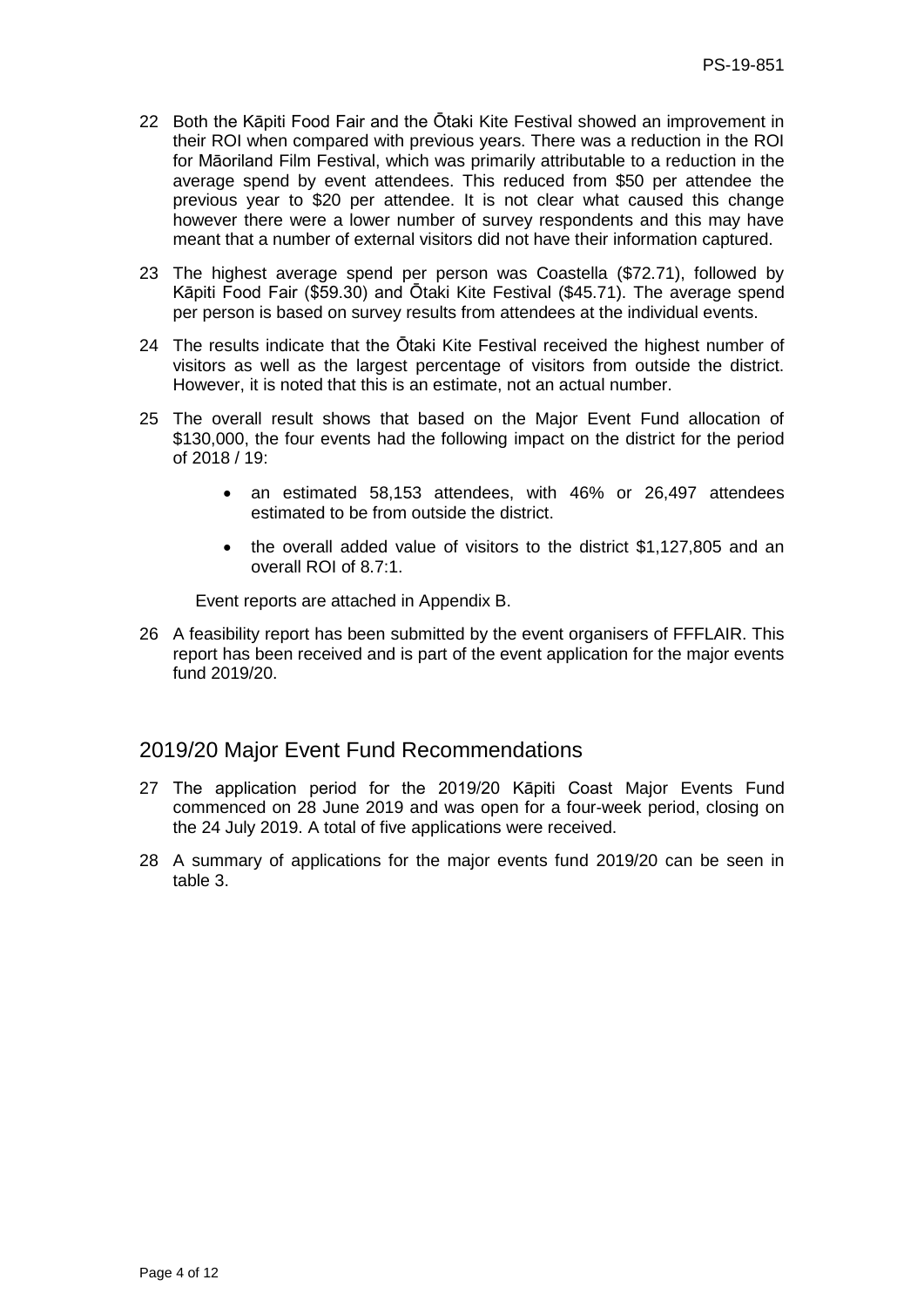| <b>Event</b>   | <b>Description</b>                                                           | <b>Funding</b> | <b>Attendees</b>            |
|----------------|------------------------------------------------------------------------------|----------------|-----------------------------|
|                |                                                                              | request        |                             |
| <b>XTERRA</b>  | XTERRA Wellington is an event festival of off road running,                  | \$36,000       | Total - 2,681               |
| Wellington     | mountain biking, swimming and combinations of all three. Its                 |                |                             |
|                | main purpose is to provide experiences and create memories                   |                | $Local - 820$               |
|                | by using New Zealand's natural landscape to create                           |                | Wellington region $-1,230$  |
|                | exceptional events that take your breath away.                               |                | National - 610              |
|                |                                                                              |                | International - 21          |
| Māoriland      | Māoriland is a cultural and arts event that presents the                     | \$75,000       | Total - 15,400              |
| Film           | perspectives and stories of Indigenous peoples. Always looking               |                |                             |
| Festival       | to surprise and delight as well as grow audiences. Māoriland                 |                | $Local - 8,090$             |
|                | Film Festival 2020 will include, award winning films, Māoriland              |                | Wellington region $-3,100$  |
|                | Rangatahi film festival, Toi matarau, emerging technology                    |                | National $-3,060$           |
|                | exhibits, native minds discussion, Key note address, Industry                |                | International - 1,150       |
|                | events, Native slam, wellbeing experiences, Māoriland red                    |                |                             |
|                | carpet party.                                                                |                |                             |
| Kapiti         | A showcase of New Zealand packaged food and beverage,                        | \$26,459       | Total - 20,000 +            |
| Food Fair      | other related food and beverage products and the united                      |                |                             |
|                | nations of ready to eat food to enjoy on the day. The fair will be           |                | $Local - 13,140 +$          |
|                | accompanied by a celebrity guest, bar licence, an                            |                | Wellington region $-4,608$  |
|                | entertainment programme featuring talented local and regional                |                | National $-2,731$           |
|                | performers and an awesome kid's zone.                                        |                | International - unknown     |
| <b>FFFLAIR</b> | The purpose of this event is to deliver a high profile event of              | \$115,000      | Total - 35,000              |
|                | national significance on the Kāpiti Coast. The main objective of             |                |                             |
|                | the FFFLAIR event is to provide a forum each year for New                    |                |                             |
|                | Zealand's horticulture producers, suppliers, and consumers to                |                |                             |
|                | come together to promote, connect, collaborate and network. It               |                |                             |
|                | aims to serve as a catalyst for creativity, positive change, and             |                |                             |
|                | growth within the industry, and will promote diversification by              |                |                             |
|                | bringing together stakeholders from related fields.                          |                |                             |
| Ōtaki Kite     | As a result of a very successful first event and the Otaki Kite              | \$25,000       | Total $-22,098$             |
| Festival       | festival is in its 8 <sup>th</sup> year involving members of the New Zealand | Multi-         |                             |
|                | Kite Association, primary schools in the district to encourage               | year           | $Local - 9,553$             |
|                | creativity with children in designing their own kite and                     | funding        | Wellington Regional - 8,815 |
|                | international kite flyers. Thought to be a great way to attract              |                | National $-3,693$           |
|                | visitors and the local community down to the beach front                     |                | International - 37          |

Table 3, Shows a summary of applications for the Major Events fund 2019/20.

- 29 A Major Events Fund Assessment Panel was brought together to review the applications and make recommendations for the funding. The panel consisted of a mixture of industry specialists and council staff. These application scores are available as Appendix C of this report.
- 30 The members of the panel were:
	- Rob MacIntyre, Destination Planning Limited.
	- Tiana Rakete, Major Events Attraction Manager, WellingtonNZ.
	- Darryn Grant, Economic Development Manager, Kāpiti Coast District Council.
	- Tania Parata, Manager Connected Communities, Kāpiti Coast District Council.
	- Helene Davis, Acting Iwi Relationship Manager, Kāpiti Coast District Council.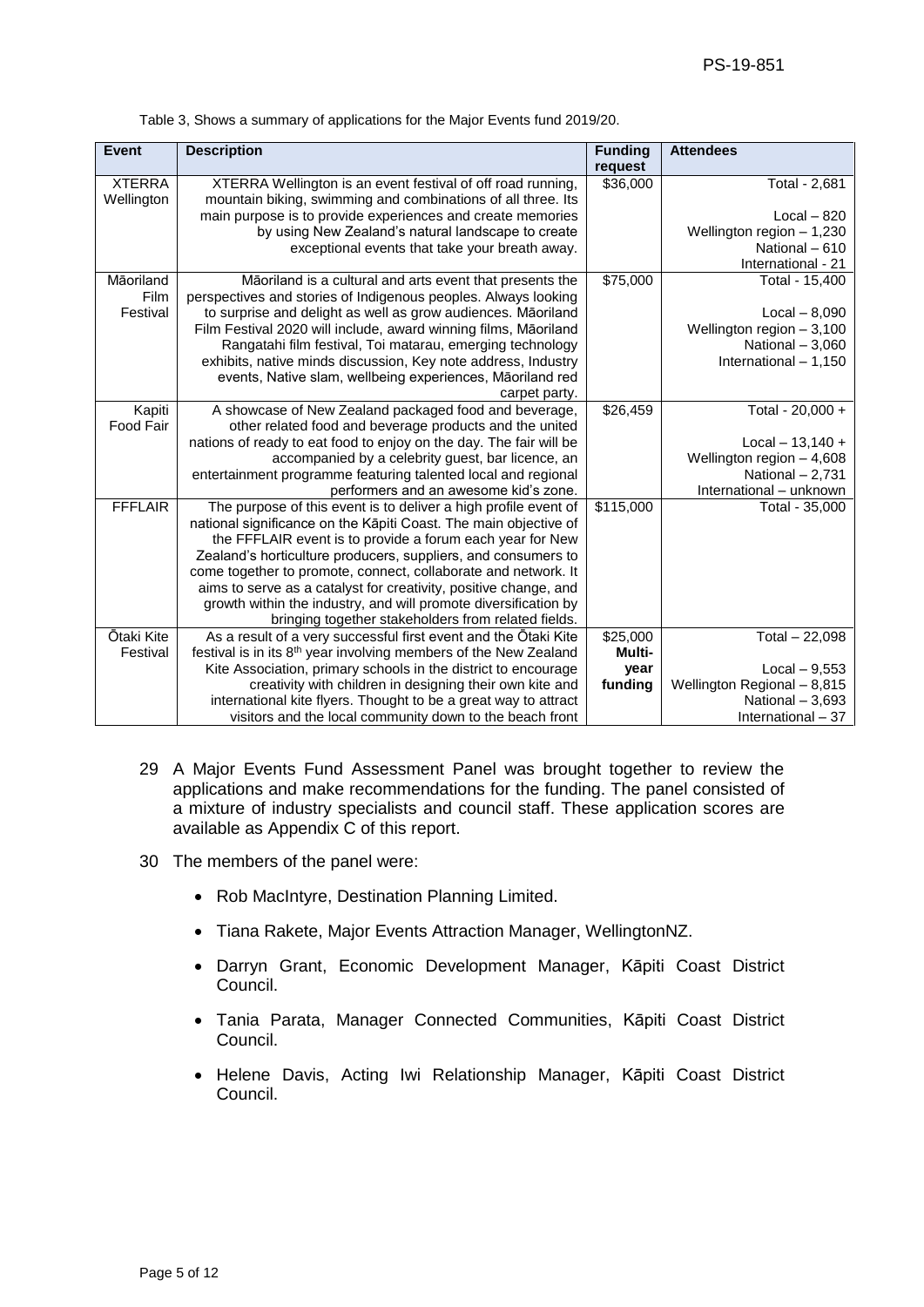31 The members of the panel were tasked to access each application against the event criteria and a scoring system has been applied to rate each application. The scoring system the applications were accessed on is shown in the table 4 below.

Table 4, Shows the scoring system use to access applications.

| <b>Criteria for Major Events Applications</b>                                                                 | <b>Score</b> |
|---------------------------------------------------------------------------------------------------------------|--------------|
| be a level 1 or 2 event as classified in the decision making support tool<br>$\bullet$                        | $0 - 3$      |
| showcase the Kāpiti Coast and build the profile of the Kāpiti Coast and its community<br>٠                    | $0 - 3$      |
| highlight the Kapiti Coast as a destination for visitors, business and residents<br>$\bullet$                 | $0 - 3$      |
| have long-term economic benefits for the district                                                             | $0 - 3$      |
| are able to generate at least a 5:1 return on Council's investment                                            | $0 - 3$      |
| meet Tāngata whenua and community aspirations<br>$\bullet$                                                    | $0 - 3$      |
| $0 =$ does not address criterion, 1 = fails to meet criterion, 2 = meets the criterion, 3 = exceeds criterion |              |

- 32 Each event has been weighed against a decision-making matrix. The matrix was used to understand the strengths and opportunities of an event and categorise them to determine the type of event, it's benefits and economic and community impact. The matrix is designed to be used as a framework for prioritising Council investment in event development. This matrix can be seen in the Kāpiti Coast Events Fund Policy, Appendix A.
- 33 There is a total of \$200,000 available for funding in 2019/20, including \$25,000 available for feasibility assessments. Events also have the option to apply for multi-year funding. Of the five applications received, an overall funding total of \$277,459 has been requested.
- 34 The following table 5, shows the number of events, projected number of attendees, the funding that has been applied for and the proposed funding allocation.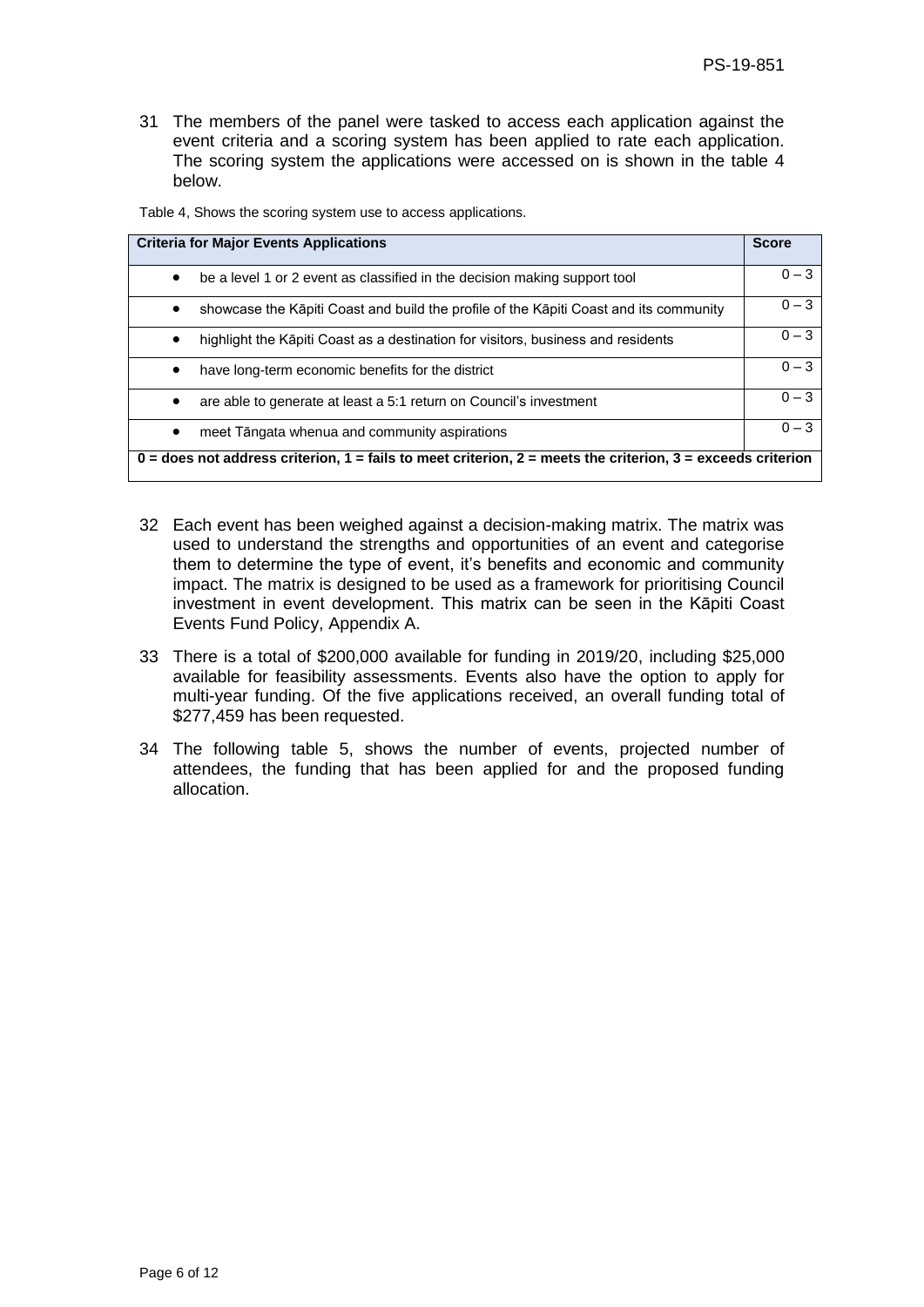#### Table 5, shows an overview of all event that are being considered for Major Event Funding in 2019/20.

| # | Event<br>Name     | Level              | Attendees<br>(projected)   | Application<br>amount | Panel recommendation                                                                                                                                             | Funding conditions                                                                                                                                                                                                                                                                     |
|---|-------------------|--------------------|----------------------------|-----------------------|------------------------------------------------------------------------------------------------------------------------------------------------------------------|----------------------------------------------------------------------------------------------------------------------------------------------------------------------------------------------------------------------------------------------------------------------------------------|
|   |                   |                    | Event funding applications |                       |                                                                                                                                                                  |                                                                                                                                                                                                                                                                                        |
| 1 | <b>XTERRA</b>     | Level 2            | 2,681                      | \$36,000              | \$20,000                                                                                                                                                         | Funding is conditional on receipt of                                                                                                                                                                                                                                                   |
|   | Wellington        | Major<br>Event     |                            |                       | Waste<br>To<br>support<br>Minimisation<br>initiatives,<br>Prize money and provision<br>shelter<br>of<br>and<br>entertainment                                     | A marketing and promotional plan,<br>including confirmation about how<br>the Kāpiti Coast will be promoted<br>and how Council and other<br>partners will work with the event<br>organiser to promote the event.<br>Event to provide a selection of<br>approved high resolution digital |
|   |                   |                    |                            |                       |                                                                                                                                                                  | event photographs, film and b-roll<br>for KCDC's use as needed for<br>reporting, event and destination<br>promotion.                                                                                                                                                                   |
|   |                   |                    |                            |                       |                                                                                                                                                                  | Confirmation about how the event<br>survey will be completed to<br>ensure that necessary data is<br>captured for post event reporting<br>and analysis.                                                                                                                                 |
|   |                   |                    |                            |                       |                                                                                                                                                                  | Event Health and Safety Plan,<br>including confirmation of traffic<br>management for the event.                                                                                                                                                                                        |
|   |                   |                    |                            |                       |                                                                                                                                                                  | These are to be satisfactory to the Council<br>in all respects                                                                                                                                                                                                                         |
| 2 | Māoriland<br>Film | Level 1            | 15,400                     | \$75,000              | \$55,000                                                                                                                                                         | Funding is conditional on receipt of                                                                                                                                                                                                                                                   |
|   | Festival          | Signature<br>Event |                            |                       | Technical<br>To<br>support<br>Outdoor<br>costs.<br>screen,<br>hire,<br>Venue<br>marketing<br>costs and transport costs<br>improve access for<br>to<br>attendees. | A marketing and promotional plan,<br>including confirmation about how<br>the Kāpiti Coast will be promoted<br>and how Council and other<br>partners will work with the event<br>organiser to promote the event.                                                                        |
|   |                   |                    |                            |                       | Multi-year<br>funding<br>of<br>\$40,000 is supported for<br>years 20/21 and 21/22.                                                                               | Event to provide a selection of<br>approved high resolution digital<br>event photographs, film and b-roll<br>for KCDC's use as needed for<br>reporting, event and destination<br>promotion.                                                                                            |
|   |                   |                    |                            |                       |                                                                                                                                                                  | Confirmation about how the event<br>survey will be completed to<br>ensure that necessary data is<br>captured for post event reporting<br>and analysis.                                                                                                                                 |
|   |                   |                    |                            |                       |                                                                                                                                                                  | Event Health and Safety Plan.                                                                                                                                                                                                                                                          |
|   |                   |                    |                            |                       |                                                                                                                                                                  | Proposed alternative transport<br>options for event attendees                                                                                                                                                                                                                          |
|   |                   |                    |                            |                       |                                                                                                                                                                  | Multi-year funding is conditional on receipt<br>οf                                                                                                                                                                                                                                     |
|   |                   |                    |                            |                       |                                                                                                                                                                  | Post event report confirming event<br>outcomes, including growth of                                                                                                                                                                                                                    |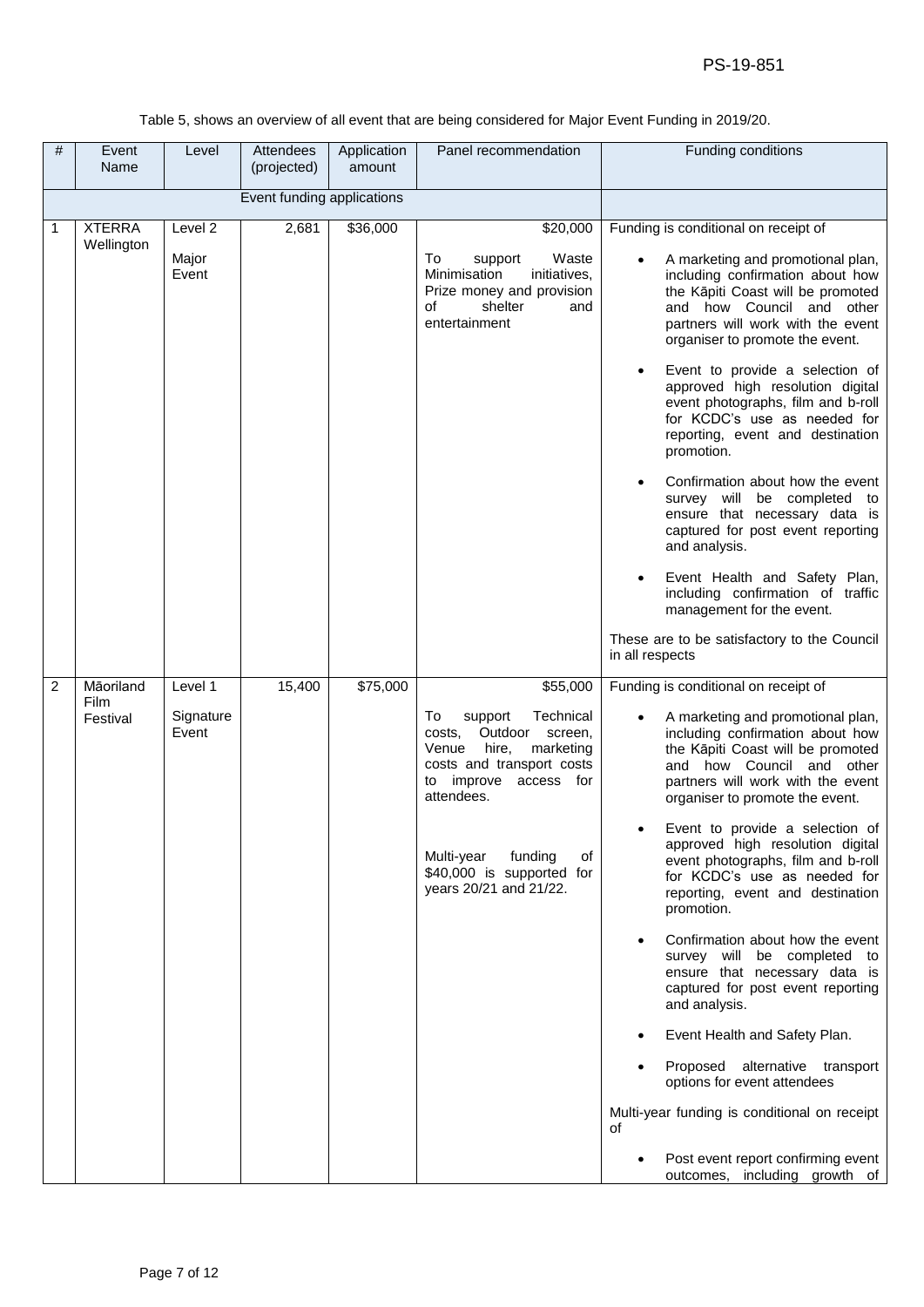|   |                |                    |            |           |                                                                                                                                                                                                                            | visitors from outside of the Kāpiti<br>District and an improvement in the<br>annual economic contribution of<br>the event.<br>These are to be satisfactory to the Council<br>in all respects.                                                                                                                                                                                                                                                                                                                                                                                                                                                                                                                                                                                                                                                                                                                                                                                                                                     |
|---|----------------|--------------------|------------|-----------|----------------------------------------------------------------------------------------------------------------------------------------------------------------------------------------------------------------------------|-----------------------------------------------------------------------------------------------------------------------------------------------------------------------------------------------------------------------------------------------------------------------------------------------------------------------------------------------------------------------------------------------------------------------------------------------------------------------------------------------------------------------------------------------------------------------------------------------------------------------------------------------------------------------------------------------------------------------------------------------------------------------------------------------------------------------------------------------------------------------------------------------------------------------------------------------------------------------------------------------------------------------------------|
| 3 | Kāpiti Food    | Level <sub>2</sub> | $20,000 +$ | \$26,459  | \$25,000                                                                                                                                                                                                                   | Funding is conditional on receipt of                                                                                                                                                                                                                                                                                                                                                                                                                                                                                                                                                                                                                                                                                                                                                                                                                                                                                                                                                                                              |
|   | Fair           | Major<br>Event     |            |           | To<br>support<br>tactical<br>marketing activities, waste<br>minimisation initiatives and<br>provision<br>of<br>increased<br>shelter.<br>Multi-year<br>funding<br>оf<br>\$15,000 is supported for<br>years 20/21 and 21/22. | A marketing and promotional plan,<br>including confirmation about how<br>the Kāpiti Coast will be promoted<br>and how Council and other<br>partners will work with the event<br>organiser to promote the event.<br>Event to provide a selection of<br>approved high resolution digital<br>event photographs, film and b-roll<br>for KCDC's use as needed for<br>reporting, event and destination<br>promotion.<br>Confirmation about how the event<br>survey will be completed to<br>ensure that necessary data is<br>captured for post event reporting<br>and analysis.<br>Event Health and Safety Plan,<br>including confirmation of traffic<br>management for the event.<br>Confirmation of opportunity to<br>provide local start-up food and<br>beverage businesses with the<br>opportunity to be part of the event.<br>Multiyear funding is conditional on receipt<br>of<br>Post event report confirming event<br>outcomes, including growth of<br>visitors from outside of the Kāpiti<br>District and an improvement in the |
|   |                |                    |            |           |                                                                                                                                                                                                                            | annual economic contribution of<br>the event.                                                                                                                                                                                                                                                                                                                                                                                                                                                                                                                                                                                                                                                                                                                                                                                                                                                                                                                                                                                     |
|   |                |                    |            |           |                                                                                                                                                                                                                            | These are to be satisfactory to the Council<br>in all respects                                                                                                                                                                                                                                                                                                                                                                                                                                                                                                                                                                                                                                                                                                                                                                                                                                                                                                                                                                    |
| 4 | <b>FFFLAIR</b> | Level 2            | 35,000     | \$115,000 | \$50,000                                                                                                                                                                                                                   | Funding is conditional on receipt of                                                                                                                                                                                                                                                                                                                                                                                                                                                                                                                                                                                                                                                                                                                                                                                                                                                                                                                                                                                              |
|   |                | Major<br>Event     |            |           | To<br>support<br>event<br>management and curation<br>and<br>stakeholder<br>and<br>partner engagement                                                                                                                       | A marketing and promotional plan,<br>including confirmation about how<br>the Kāpiti Coast will be promoted<br>and how Council and other<br>partners will work with the event<br>organiser to promote the event.                                                                                                                                                                                                                                                                                                                                                                                                                                                                                                                                                                                                                                                                                                                                                                                                                   |
|   |                |                    |            |           |                                                                                                                                                                                                                            | Event to provide a selection of<br>approved high resolution digital<br>event photographs, film and b-roll<br>for KCDC's use as needed for<br>reporting, event and destination<br>promotion.                                                                                                                                                                                                                                                                                                                                                                                                                                                                                                                                                                                                                                                                                                                                                                                                                                       |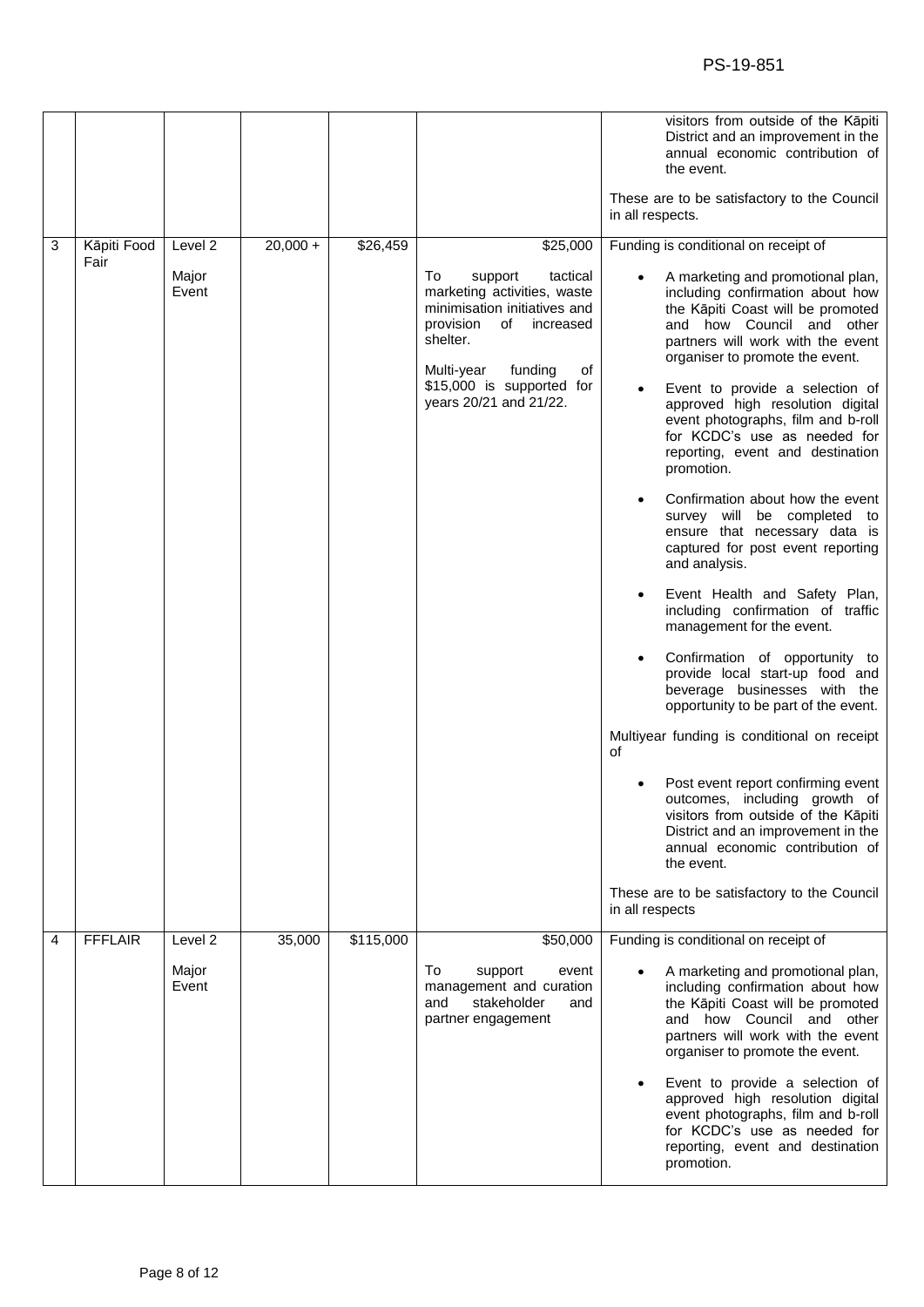|   |                                                                                |                           |        |                                   |                                                                                          | Confirmation about how the event<br>survey will be completed to<br>ensure that necessary data is<br>captured for post event reporting<br>and analysis.<br>Event Health and Safety Plan,<br>including confirmation of traffic<br>management for the event.<br>Partner<br>Stakeholder<br>and<br>plan,<br>including<br>engagement<br>confirmation of engagement with<br>the local rural and horticulture<br>community.<br>These are to be satisfactory to the Council<br>in all respects |
|---|--------------------------------------------------------------------------------|---------------------------|--------|-----------------------------------|------------------------------------------------------------------------------------------|---------------------------------------------------------------------------------------------------------------------------------------------------------------------------------------------------------------------------------------------------------------------------------------------------------------------------------------------------------------------------------------------------------------------------------------------------------------------------------------|
| 5 | Kite<br>Ōtaki<br>Festival                                                      | Level 2<br>Major<br>Event | 22,098 | \$25,000<br>Multi-year<br>funding | \$25,000<br>support<br>To<br>kite flyer<br>related<br>costs,<br>entertainment, stage and | Funding is conditional on receipt of<br>A marketing and promotional plan,<br>including confirmation about how<br>the Kāpiti Coast will be promoted                                                                                                                                                                                                                                                                                                                                    |
|   |                                                                                |                           |        |                                   | sound related costs and<br>the hire<br>of<br>additional<br>portable toilets.             | and how Council and other<br>partners will work with the event<br>organiser to promote the event.                                                                                                                                                                                                                                                                                                                                                                                     |
|   |                                                                                |                           |        |                                   | Multi-year<br>funding<br>οf<br>\$20,000 is supported for<br>years 20/21 and 21/22.       | Event to provide a selection of<br>approved high resolution digital<br>event photographs, film and b-roll<br>for KCDC's use as needed for<br>reporting, event and destination<br>promotion.                                                                                                                                                                                                                                                                                           |
|   |                                                                                |                           |        |                                   |                                                                                          | Confirmation about how the event<br>survey will be completed to<br>ensure that necessary data is<br>captured for post event reporting<br>and analysis.                                                                                                                                                                                                                                                                                                                                |
|   |                                                                                |                           |        |                                   |                                                                                          | Event Health and Safety Plan,<br>including confirmation of traffic<br>management for the event.                                                                                                                                                                                                                                                                                                                                                                                       |
|   |                                                                                |                           |        |                                   |                                                                                          | Multiyear funding is conditional on receipt<br>of                                                                                                                                                                                                                                                                                                                                                                                                                                     |
|   |                                                                                |                           |        |                                   |                                                                                          | Post event report confirming event<br>outcomes, including growth of<br>visitors from outside of the Kāpiti<br>District and an improvement in the<br>annual economic contribution of<br>the event.                                                                                                                                                                                                                                                                                     |
|   |                                                                                |                           |        |                                   |                                                                                          | These are to be satisfactory to the Council<br>in all respects.                                                                                                                                                                                                                                                                                                                                                                                                                       |
|   | Overall total of funding requested for<br>Major Events in Kapiti Coast 2019/20 |                           |        | \$277,457                         | \$175,000                                                                                |                                                                                                                                                                                                                                                                                                                                                                                                                                                                                       |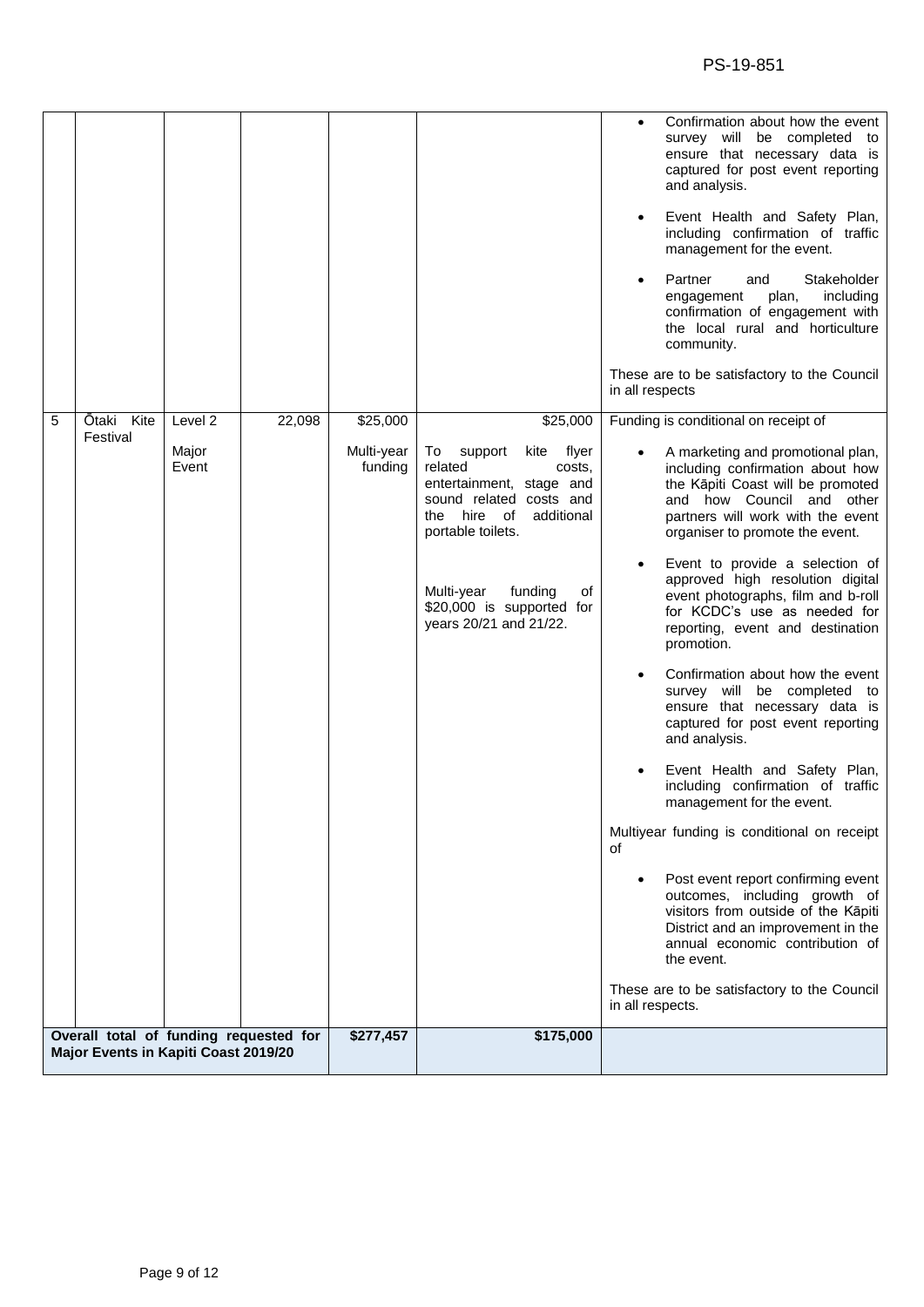- 35 Out of the five events that have applied for the funding, one event, Māoriland Film Festival, was recommended as a signature event. The remaining four events, Kāpiti Food Fair, Ōtaki Kite Festival, XTERRA Wellington and FFFLAIR, were recommended as a Major Event.
- 36 The panel recommended that funding conditions, tailored to each event are to be put in place for receiving the event funding. In addition, the panel have put in place guidelines for what the funding should be used for. The conditions have been noted in Table 5.
- 37 Three of the five events have been recommended for multi-year funding, to the total amount of \$75,000 for the next 2 years. The recommended multi-year events are Māoriland Film Festival, Ōtaki Kite Festival and Kāpiti Food Fair.
- 38 Two new events, FFFLAIR and XTERRA Wellington, have been recommended for funding, to support a creative diverse event portfolio.

## **CONSIDERATIONS**

### Strategic and Policy considerations

- 39 The Major Events Fund strategically contributes to the Long Term Plan's goal of, 'a positive response to our distinct district identity'.
- 40 The 2016-18 Economic Development Strategy provides the strategic structure for event development and growth in the district. This has been supported in the draft 2019-22 Economic Development Strategy which is currently in development.

### Legal considerations

41 Work with legal to ensure appropriate agreements are put in place for the event funding.

# Financial considerations

42 Funding for the 2019/22 Major Events Fund is fully allocated from the approved Economic Development budget. There will be no additional funding required from approval of the recommendations in this report.

#### Tāngata whenua considerations

- 43 Ensuing Tāngata whenua aspirations are met is a key requirement for all events to meet.
- 44 Council's Acting Iwi Relationship Manager was a member at this year's major event panel to provide advice on Tāngata whenua considerations and provide support to event organisers where needed.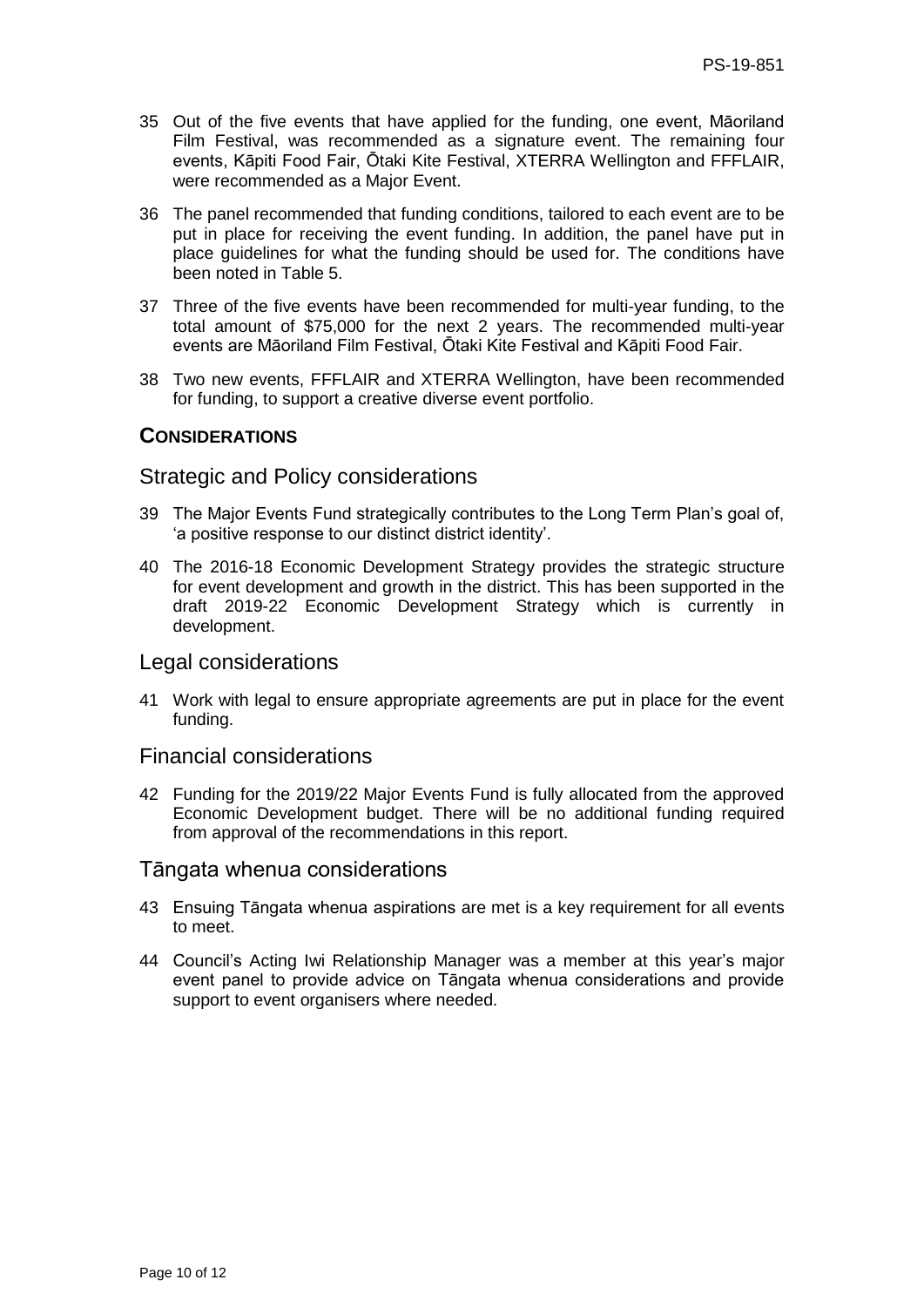# **SIGNIFICANCE AND ENGAGEMENT**

# Significance policy

45 This matter has a low level of significance under Council's Significance and Engagement Policy.

# Engagement planning

46 No engagement is required with respect to this report.

## **Publicity**

- 47 The Council will publically notify which events have been funded through the Major Events Fund.
- 48 The Economic Development and Communications Teams will work with the event organisers to support the marketing and promotion activities of the funded events, utilising council communication channels and other promotional opportunities.
- 49 A representative from WellingtonNZ has been included in the recommendation panel and to help support awareness through WellingtonNZ communication channels.